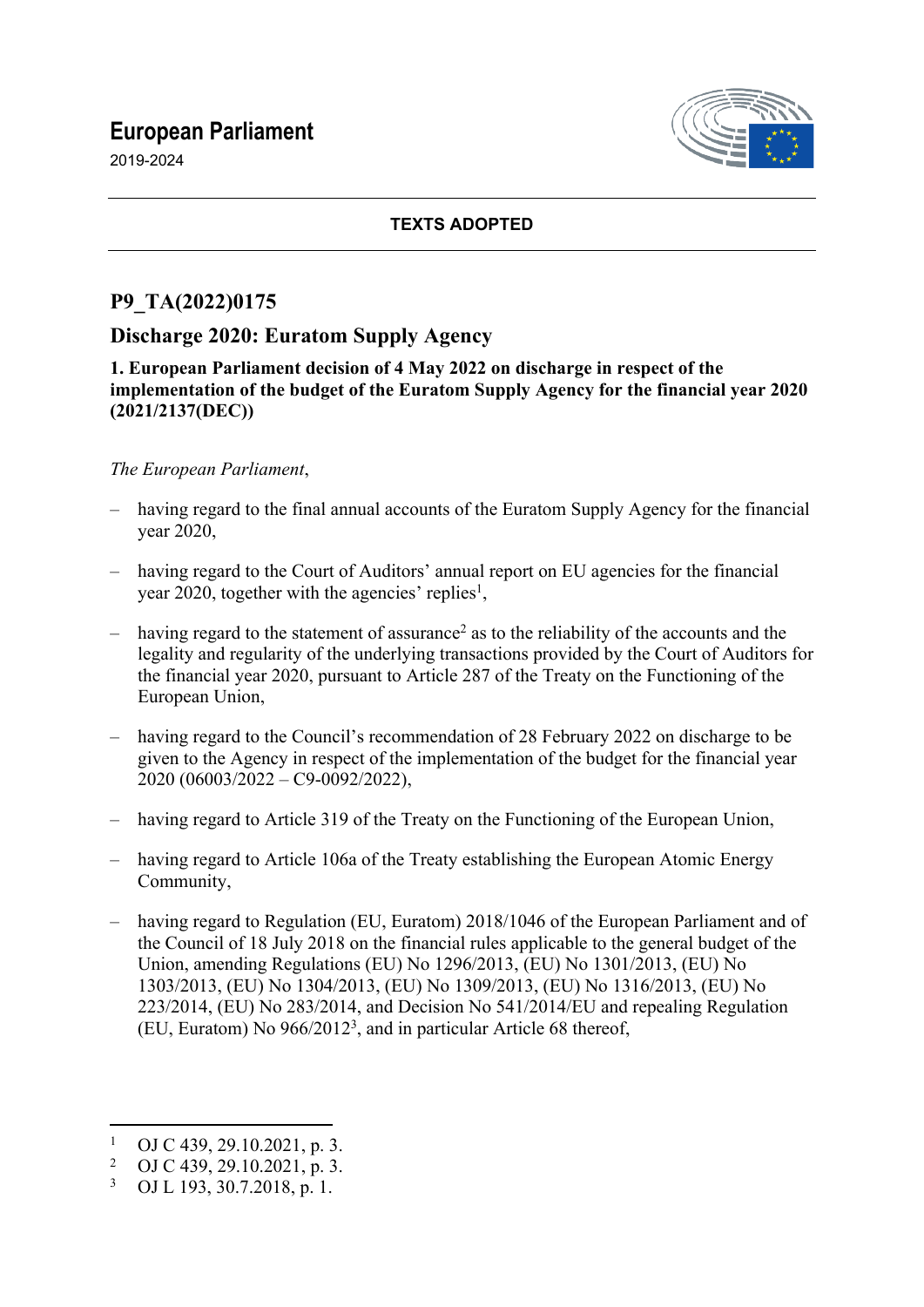- having regard to Council Decision 2008/114/EC, Euratom of 12 February 2008 establishing Statutes for the Euratom Supply Agency<sup>1</sup>, and in particular Article 8 of the Annex thereto,
- having regard to Rule 100 of and Annex V to its Rules of Procedure,
- having regard to the report of the Committee on Budgetary Control (A9-0121/2022),
- 1. Grants the Director General of the Euratom Supply Agency discharge in respect of the implementation of the Agency's budget for the financial year 2020;
- 2. Sets out its observations in the resolution below;
- 3. Instructs its President to forward this decision, and the resolution forming an integral part of it, to the Director General of the Euratom Supply Agency, the Council, the Commission and the Court of Auditors, and to arrange for their publication in the *Official Journal of the European Union* (L series).

<sup>1</sup> OJ L 41, 15.2.2008, p. 15.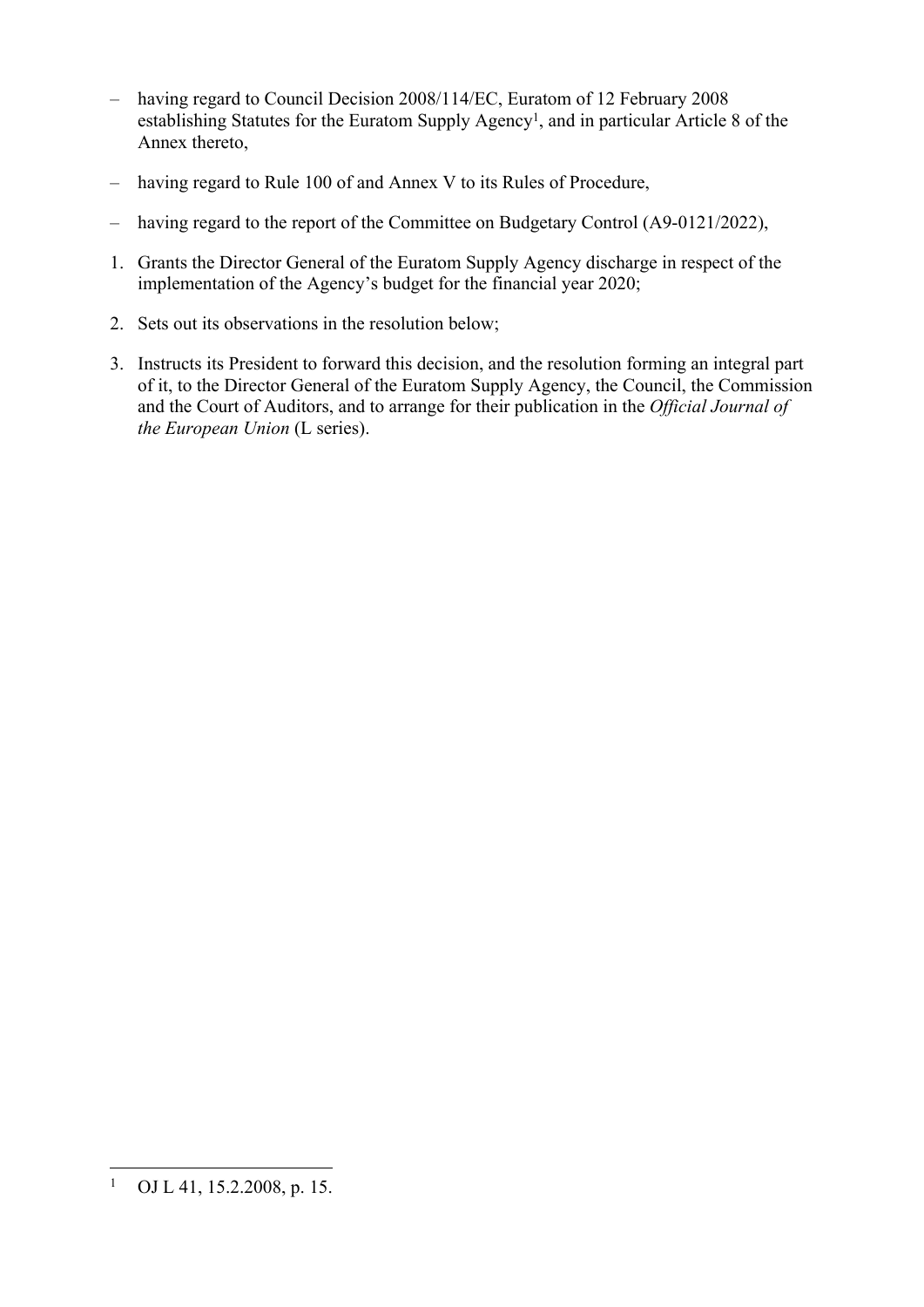#### **2. European Parliament decision of 4 May 2022 on the closure of the accounts of the Euratom Supply Agency for the financial year 2020 (2021/2137(DEC))**

#### *The European Parliament*,

- having regard to the final annual accounts of the Euratom Supply Agency for the financial year 2020,
- having regard to the Court of Auditors' annual report on EU agencies for the financial year 2020, together with the agencies' replies<sup>1</sup>,
- $-$  having regard to the statement of assurance<sup>2</sup> as to the reliability of the accounts and the legality and regularity of the underlying transactions provided by the Court of Auditors for the financial year 2020, pursuant to Article 287 of the Treaty on the Functioning of the European Union,
- having regard to the Council's recommendation of 28 February 2022 on discharge to be given to the Agency in respect of the implementation of the budget for the financial year 2020 (06003/2022 – C9-0092/2022),
- having regard to Article 319 of the Treaty on the Functioning of the European Union,
- having regard to Article 106a of the Treaty establishing the European Atomic Energy Community,
- having regard to Regulation (EU, Euratom) 2018/1046 of the European Parliament and of the Council of 18 July 2018 on the financial rules applicable to the general budget of the Union, amending Regulations (EU) No 1296/2013, (EU) No 1301/2013, (EU) No 1303/2013, (EU) No 1304/2013, (EU) No 1309/2013, (EU) No 1316/2013, (EU) No 223/2014, (EU) No 283/2014, and Decision No 541/2014/EU and repealing Regulation (EU, Euratom) No 966/2012<sup>3</sup> , and in particular Article 68 thereof,
- having regard to Council Decision 2008/114/EC, Euratom of 12 February 2008 establishing Statutes for the Euratom Supply Agency<sup>4</sup>, and in particular Article 8 of the Annex thereto,
- having regard to Rule 100 of and Annex V to its Rules of Procedure,
- having regard to the report of the Committee on Budgetary Control (A9-0121/2022),
- 1. Approves the closure of the accounts of the Euratom Supply Agency for the financial year  $2020$
- 2. Instructs its President to forward this decision to the Director General of the Euratom Supply Agency, the Council, the Commission and the Court of Auditors, and to arrange for its publication in the *Official Journal of the European Union* (L series).

<sup>1</sup> OJ C 439, 29.10.2021, p. 3.

<sup>2</sup> OJ C 439, 29.10.2021, p. 3.

<sup>3</sup> OJ L 193, 30.7.2018, p. 1.

<sup>4</sup> OJ L 41, 15.2.2008, p. 15.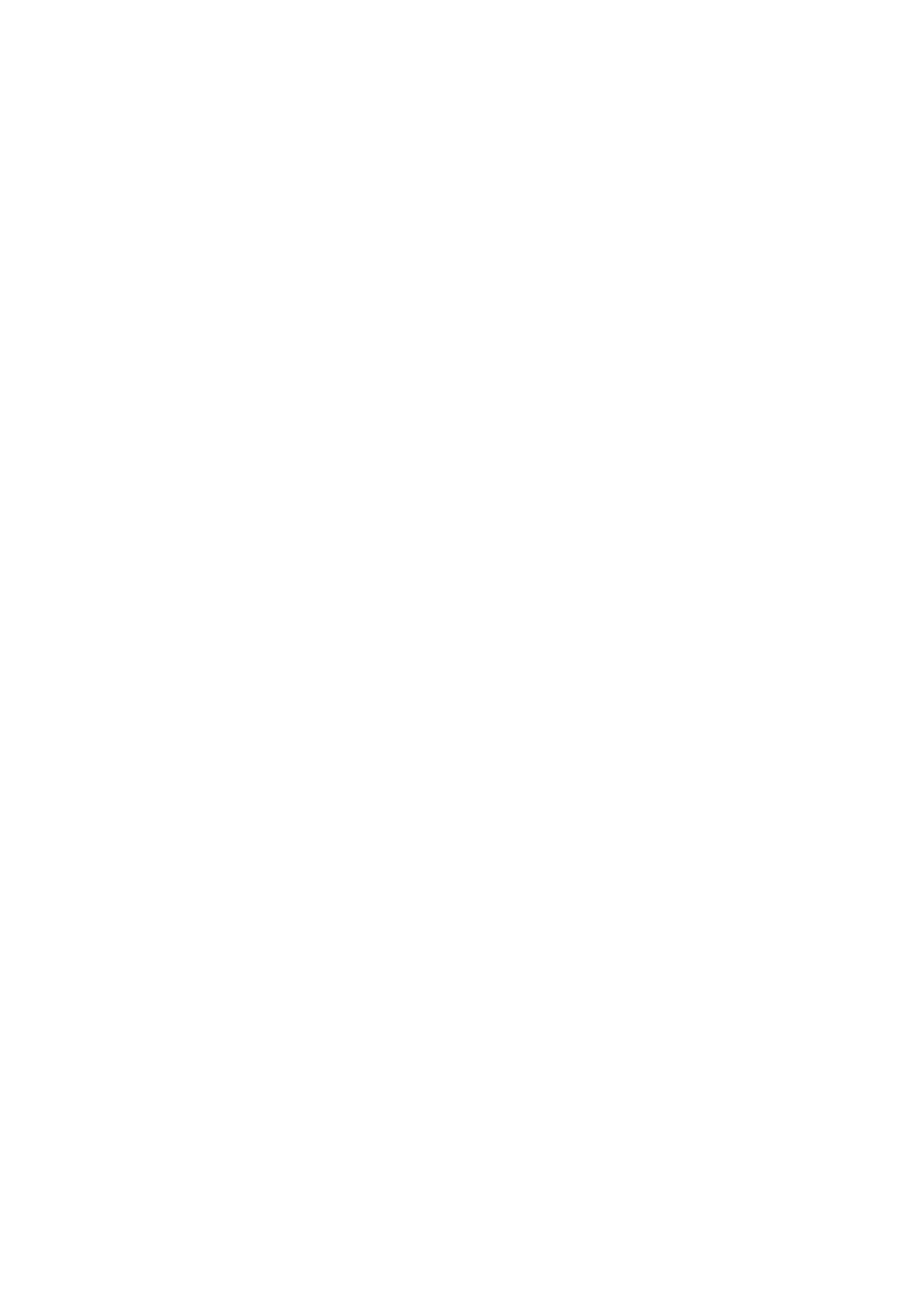#### **3. European Parliament resolution of 4 May 2022 with observations forming an integral part of the decision on discharge in respect of the implementation of the budget of the Euratom Supply Agency for the financial year 2020 (2021/2137(DEC))**

### *The European Parliament*,

- having regard to its decision on discharge in respect of the implementation of the budget of the Euratom Supply Agency for the financial year 2020,
- having regard to Rule 100 of and Annex V to its Rules of Procedure,
- having regard to the report of the Committee on Budgetary Control (A9-0121/2022),
- A. whereas, according to its statement of revenue and expenditure, the final budget of the Euratom Supply Agency (the 'Agency') for the financial year 2020 was EUR 230 000, representing an increase of 3,14 % compared to 2019; whereas the entire the Agency's budget derives from the Union budget;
- B. whereas the Court of Auditors (the 'Court'), in its report on the Agency's annual accounts for the financial year 2020 (the 'Court's report'), states that it has obtained reasonable assurances that the Agency's annual accounts are reliable and that the underlying transactions are legal and regular;

### *Budget and financial management*

- 1. Notes with satisfaction that the budget monitoring efforts during the financial year 2020 resulted in a commitment appropriations implementation rate of 99,54 %, representing a decrease of 0,32 % compared to 2019; regrets, however, that the payment appropriation execution rate was 22,33 %, representing a decrease of 18,72 % compared to 2019; whereas the decrease is due to carrying forward outstanding commitments that amounted to EUR 177 578,67, or 78 % of committed amounts in relation to signed IT service contracts that had not been completed at year-end;
- 2. Notes that the cancellation rate of budget appropriations carried over from 2019 to 2020 was 7 %, demonstrating unjustified commitments in the previous year; calls on the Agency to carry over budget appropriations only when justified;

## *Performance*

3. Encourages, regarding follow-up observations from previous years, the Agency to pursue the digitalisation of its services;

## *Staff policy*

- 4. Notes that on 31 December 2020, the establishment plan was 94,12 % implemented, with 16 Commission officials appointed out of 17 posts authorised under the Union budget (17 authorised posts in 2019);
- 5. Notes that the Agency reported a gender ratio for all staff of 56 % women and 44 % men and that the Agency has an equal opportunities policy in place;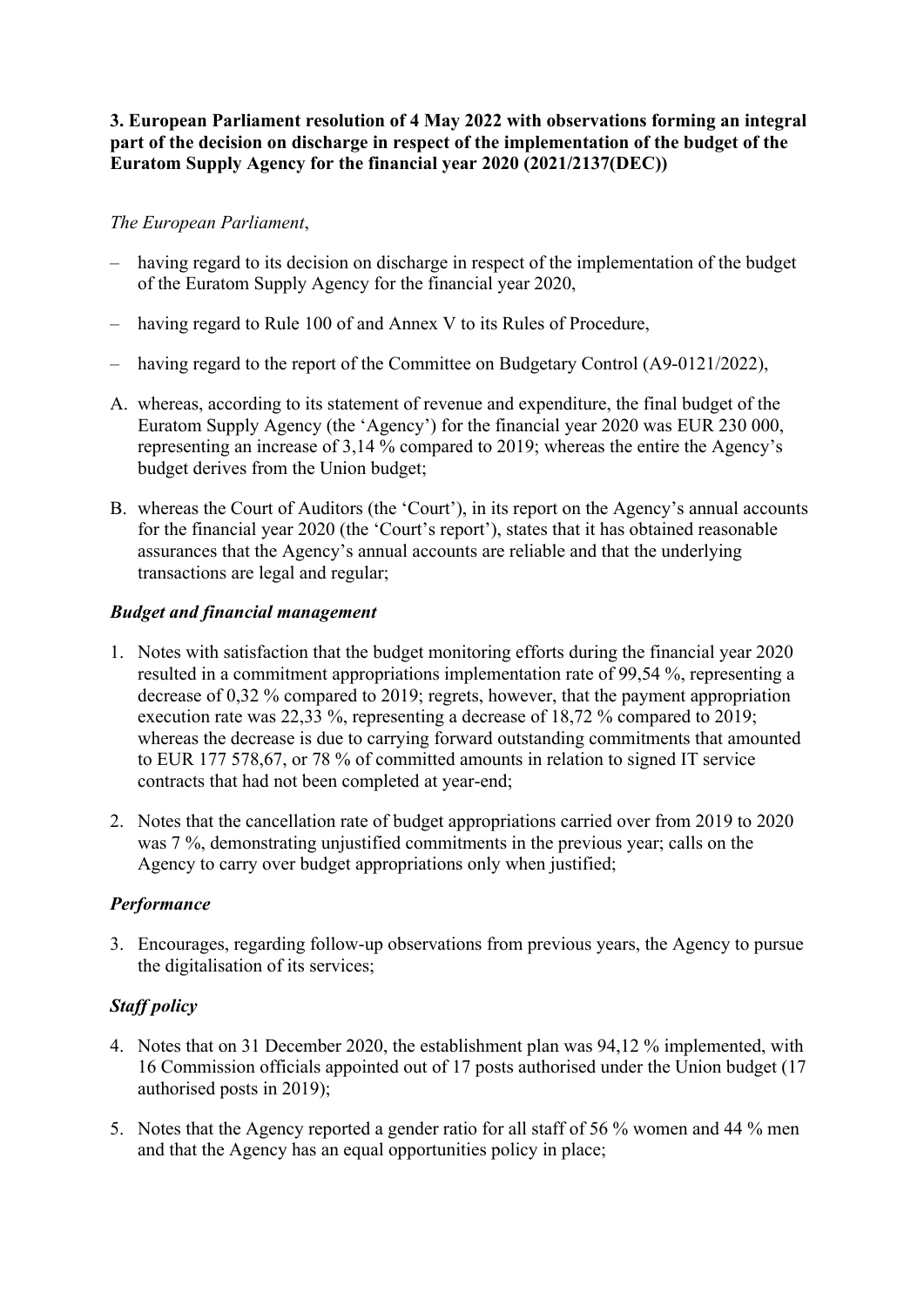#### *Procurement*

6. Notes that the nuclear observatory and ESA management of information (NOEMI) project will reinforce the Agency's monitoring capabilities of the nuclear materials and fuel market whilst securely hosting the data of sensitive nuclear contracts; notes that implementation of NOEMI progressed in 2020-2021, with an estimated cost of EUR 355 000; notes that a functional prototype, including the key features, was delivered in June 2020; calls on the Agency to keep the discharge authority informed about the progress of the implementation of the project;

#### *COVID-19 response and business continuity*

- 7. Notes that the Agency has made efforts to reduce the effect of the pandemic on its staff and stakeholders by taking all necessary steps to continue its core duties and introduced changes in its spending pattern via a budget amendment to reduce expenses on actions negatively affected by the pandemic; notes that the Agency invested in upgrading its core IT application and re-scoped its ongoing tasks and adjusted the approach and timeline to take account of changing circumstances in its new 2021 work programme; calls on the Agency to report to the discharge authority on the developments in this regard;
- 8. Notes the Agency's observation that the worldwide lockdown measures have accelerated the deployment of secure digital solutions resulting in an overall increase of the digital knowledge and maturity of stakeholders, supporting the business case for NOEMI;

#### *Internal control*

9. Notes that in 2020 the Agency adopted its internal control framework, designed to provide reasonable assurance in achieving the objectives set in its financial regulation, which comprises effectiveness, efficiency, the economy of operations, the reliability of reporting, the safeguarding of assets and information, the prevention, detection, correction and follow-up of fraud and irregularities, and the adequate management of the legality and regularity of underlying transactions; notes that in January 2020 the Agency performed a full-scale risk assessment workshop covering all areas of agency work, operational and administrative processes; further notes that the Agency reviewed the controls in place and identified areas that required monitoring;

#### *Other comments*

- 10. Notes, with regard to the withdrawal of the United Kingdom (UK) from the Union, that intense negotiations were held in 2020 with regard to the future partnership of the UK and the Union in the Agency, including in the civil nuclear area; notes that on 24 December 2020 the Union and the UK signed the Euratom Agreement, which provides wide-ranging cooperation on safe and peaceful uses of nuclear energy, underpinned by commitments by both sides to comply with international non-proliferation obligations, upholding a high level of nuclear safety standards; calls on the Agency to report on developments in this regard;
- 11. Calls on the Agency, with regard following up on the discharge authority's observations in the 2019 discharge, to focus on disseminating the results of its research to the general public, and to reach out to public via the social media and other media outlets;